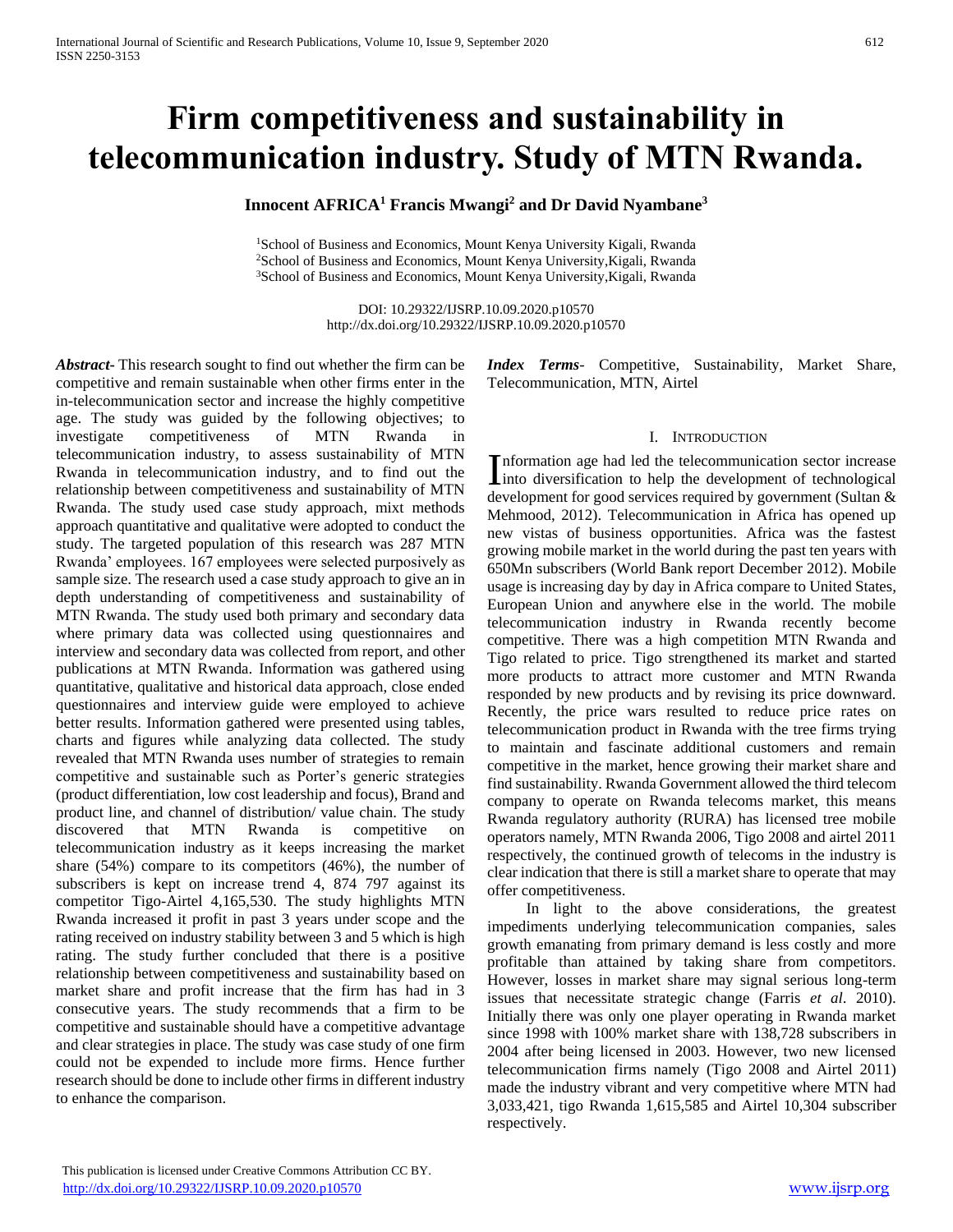The firm employ various competitive strategies to sustain in the industry. Many researchers have conducted study on firm competitiveness and sustainability industry, For example, a study by Ishimwe (2013) concentrated on marketing strategy or market share growth in telecommunication for Tigo Rwanda and a study by Isabane (2012) focused on competitiveness in Microfinance in Rwanda, but none of them focused on Firm competitiveness and sustainability in telecommunication industry. This paper assess the correlation between competitiveness and sustainability of a company in telecommunication industry in Rwanda.

 This research was conducted basing on the following objectives:

 i)To investigate competitiveness of MTN Rwanda in telecommunication industry

 ii)To assess sustainability of MTN Rwanda in telecommunication industry

 iii)To find out the relationship between competitiveness and sustainability in Telecommunication industry case study of MTN Rwanda.

# II. LITERATURE REVIEW

 Husso (2011), carried out a study in USA and Europe on competition mobile phone market of United State of America and Europe, that research used a descriptive research design. The findings revealed that the USA and European markets were fundamentally not the same. Despite the fact that European numerous corresponding sale channels of distribution occur. In addition, in United States market phones were considerably sold deeply subsided and bundled the operation brand of co-branding contracts, moreover, the United States market had fragmented in two technologies, GSM and CDMA as contracting with Europe where GSM has been the pertinent technological elements adopted.

 A study on subject of strategic management in telecommunication sector to establish a strong competitive advantage has been carried out in Europe by Zuhdi (2012) with the aims to assess strategies and model that telecommunication companies may control not only to withstand but to struggle in ever-adjusting technology intensive telecommunication sector. This survey assessed structure of telecommunication sector and their competition. It was demonstrated that companies were facing clear competition pressure from old and new companies. For the moment, technological advancement and telecommunication companies are progressing. Firms had to change their setup and transactional approach to adjust and ameliorate the sector. The research found that the survey outcome was in line with elements in the blue ocean strategy.

 Zhang (2008), conducted a research on completive advantage analysis of the telecommunication companies in post Chinese telecommunication reconstruction era. This research evidenced the impacts of reforms on competitive advantage for firms with reference to Chinese mobile with special emphasis on reform in 2008.

 Several challenges affected Chinese telecommunication companies after a reform in comparison to China Unicom and China Telecom, there are more competition for China Mobile. The greatest impediments comprises of low capacity of advancing full services business and attaching challenges, weak marketing

 This publication is licensed under Creative Commons Attribution CC BY. <http://dx.doi.org/10.29322/IJSRP.10.09.2020.p10570> [www.ijsrp.org](http://ijsrp.org/)

resources for home and group market as well as poor internet business assistance were unprotected after this reform.

 According to Wallin (2007) who conducted a study on how companies can increase their market shares. The study used descriptive methods where evidences emanates from the existing literature, internet source and firm reports, interviews and questionnaire survey with qualitative and quantitative approaches have been adopted for workers, staff members, competitors and clients and vast volume of information obtained were recapitulated and discussed by utilizing various marketing strategies culminating in concluding remarks and recommendations for the company to attain the right marketing decision targeting for large share of marketplace.

 The research established that markets demand various products or services and is expected to be managed in dissimilar way. Japanese market is highly secured for foreign corporation, desire to be advanced in Japanese language, demand high quality and quick service plus the highest technical level. However, Russian market is improving at the moment. The Russian market includes much of possible.

 Ade (2012) also did a study on strategic quickness and focused on success in Nigerial telecommunication sector. The research revealed that it impacts the focused performance of media transmission firms in Nigeria and that there exists a big connection between strategic quickness and competitive success. Twagira (2012) conducted a study on Marketing for the competitiveness of the telecommunication Rwanda case study MTN Rwanda. The aim of the study was to found out if the marketing contribute to the competitiveness of MTN Rwanda, to achive this the study applied descriptive method where the analytical and comparative techniques were used, the primary and secondary data were gathered through questionnaire, interview, historical information and reports. The study found that marketing contribute significantly to the competitiveness of MTN Rwanda, where the customer base continue to increase year on year basis as result of brand awareness, strong marketing such as advertisement, publicity and promotion across the country and finally roadshow to attract more customer to use MTN Rwanda product.

 ) investigated the nature of competition in the Ghanaan telecommunication sector. The purpose was to evaluate the nature of competition and its effects on telecommunication sector adopting airtel Ghana Limited as a case study. Results evidenced that the sector is focused, the competitive used were cost leadership, differentiation and emphasis, motivational factors in competive ways between recent competitors and making a deal of clients and the stations competitive way are costs, new product progress and promotional strategies. This research assesses the gap including ignorance of some strategies including client loyalty, investments in study on new product growth and knowledge at internal marketing.

 Ndhiwa (2010) while looking at the relationship of competitive approaches in Safaricom Kenya, he found that the strategies used by Safaricom included cost diminishments, excellent client service, operational productivity, creating brand or name among numerous techniques. The investigation moreover showed a noteworthy connection between strategies used by companies including Safaricom Kenya and its profitability.

 Uwimana et al (2016), assessed the contribution of marketing mix the success of Rwanda communication companies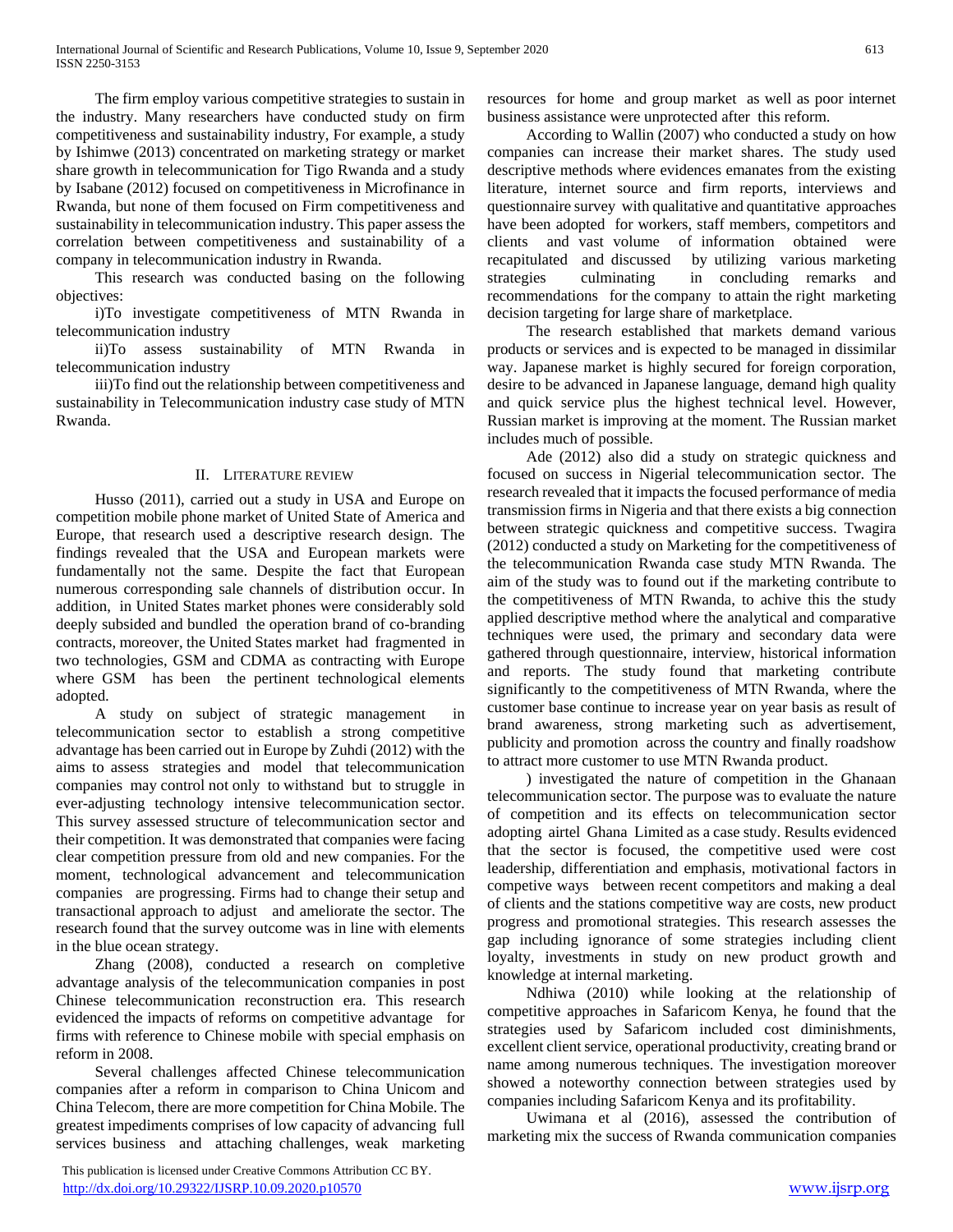with reference to MTN Rwanda. It found that the marketing mix is effective in MTN Rwanda and contribute to the success of the company , additional studies establishes that return on equity for MTN during the period understudy has increased where ROE was 8.3%(2013), 5.3% (2014) and 17.8% (2015) respectively, therefore that means on Frw 100 invested by MTN generate 8.3,%, 5,3% 17.8% in the respective years, while return on asset were 8.1%, (2013), 2.8%(2014) and 1,1% (2015) respectively hence decrease trend but with positive income. The study concluded that the firm had a good performance as result of marketing mix implemented during the said period understudy. To achieve this, the study used descriptive method where primary and secondary **Independent Variable Dependent Variable**

# **Firm competitiveness**

- Porter's Generic strategies (cost Leadership, Differentiation, and Focus)
- Brand strategy

 Product line and Channel of distribution/value chain

information has been gathered using questions, interview, report and documented strategy.

 The conceptual framework focuses on the interaction among intendent, dependent and intervening variables. For this study, it is to access the factors, which ensure MTN Rwanda competitiveness and its sustainability in telecommunication industry such as competitive strategy, brand strategy, product line and channel of distribution or value chain, market share, company turnover and profit, quality of product and customer satisfaction, customer base, etc. The said factors can be demonstrated in figure 1 named independent and dependent variables.

| <b>Sustainability in telecommunication</b> |              |  |  |  |
|--------------------------------------------|--------------|--|--|--|
| industry                                   |              |  |  |  |
| $\bullet$                                  | Market share |  |  |  |

- Company's turnover and profit
- Quality of product and Customer satisfaction

# **Intervening variable**

- Political stability
- Regulatory policies
- Macro- Economic stability
- Technology and Innovation

# III. MATERIALS AND METHODS

 This study, qualitative and quantitative methods for analyzing information were employed. The research design used was mixt Method (quantitative and qualitative).Therefore, a descriptive research was chosen as the same meaning, it is expected to define the current status while discussing the existing and be taken for visual assistance like graphs and charts analyzing the existing data and be used for visual aid such as graphs and charts.

 Target population is composed of MTN Rwanda's employees. The study indicates that there are twenty-five (25) members of senior Management and Board of Directors: thirty (30) Middle Managers and rest of employees are two hundred and thirty two (232). In total, there are 287 MTN employees all over the country. To define the Sample size Yamane's simplified formula was used as follow:

 $n=\frac{N}{1+N}$  $\frac{N}{1+Ne^2}$ Source : Yamane (1967:886).

 This publication is licensed under Creative Commons Attribution CC BY. <http://dx.doi.org/10.29322/IJSRP.10.09.2020.p10570> [www.ijsrp.org](http://ijsrp.org/)

 When n is the Sample Size, N is the population size and e is the degree of precision. The confidence level was considered to be 95%, this formula was practice in Table 3.2 below. With N=287 employees; e=5%; considering the confidence levels of 95%; *n* is equal 167 employees grouped in 3 levels.

 The 167 staff members were purposively chosen as a sample size for the study to meet qualities depending on the information that they most likely have and since the positions they occupy in the organization were the strategy of the organization is developed and operationalized. Therefore, the sample was drawn from form part of the high-level management, middle management and the rest of employees of the company and are usually involved in the business planning and hence strategic planning and implementation process of the company. They range from, Executives/ General Managers (First level), Senior Managers (second level), Middle Managers (third level), and rest of employees.

 For analyzing quantitative information, statistical package for social sciences (SPSS) version 22.0 and Ms Excel were used.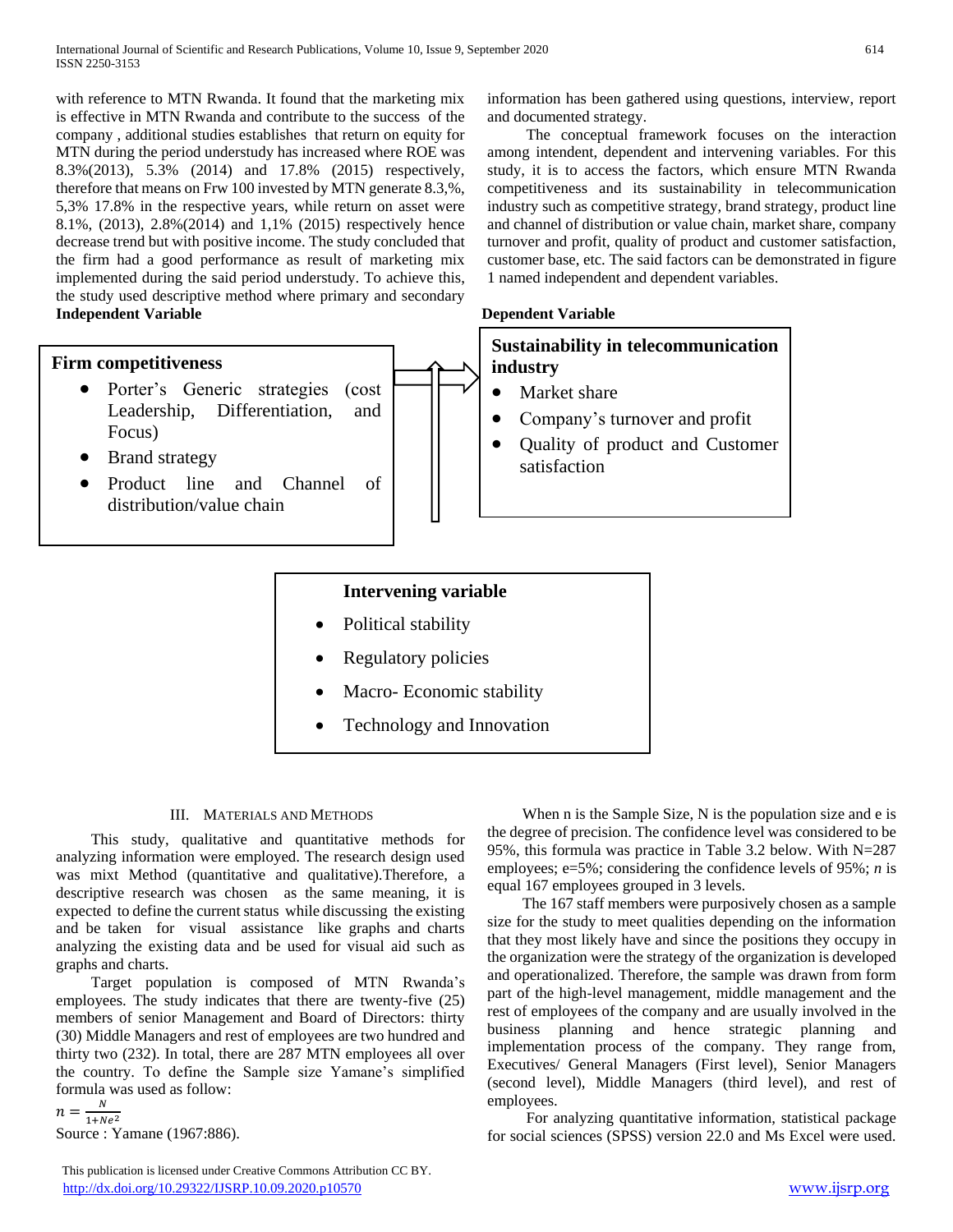Interview and questionnaires were expressed in different format such as tables, graphics and the analysis of percentages were done through Microsoft excel spread sheet application which organizes data in columns and rows to be manipulated through formulas to allow researcher to easier interpreted the collected data from interviews and questionnaires. Qualitative information was analyzed based on information collected from interview using a content analysis

# IV. RESULTS AND DISCUSSION

 The researcher collected both qualitative and quantitative information from 167 respondents. The first parts contain competitiveness strategies used by MTN in telecommunication sector of Rwanda. The second part comprises of the level of sustainability of MTN in telecommunication sector in Rwanda, and the third part established the correlation between competitiveness and sustainability in telecommunication industry in Rwanda.

 The investigation of competitiveness strategies used by MTN was measured by strategy specificity and competitiveness: One of the parameter addressing the perception on the level of using strategy specification contains mission, objectives, policies or action plans and resource allocation activities or decisions made by organizations. Respondents were asked to provide their level of agreement relying on their experience



**Source: Field survey (2020)**

 The average of 80% of respondents strongly agree that a firm had a very specific strategy. In response to specific questions, 80% strongly agreed that an organization had clear strategy. Moreover, 80% of respondents strongly agreed that company had quantifiable strategy concerning their objectives, 70% of respondents strongly agreed that company had adequate time provision. Moreover, 80% and 20% of respondents strongly agreed and agreed that company

utilizes Poter's generic and SWOT analysis as competitive strategy instruments. The key difference in opinion between the (90%) who were of the view that an organization had written, widespread statement of its plans as well as suitable and quantifiable activities to follow up the success or development.





**Source: Field survey (2020)**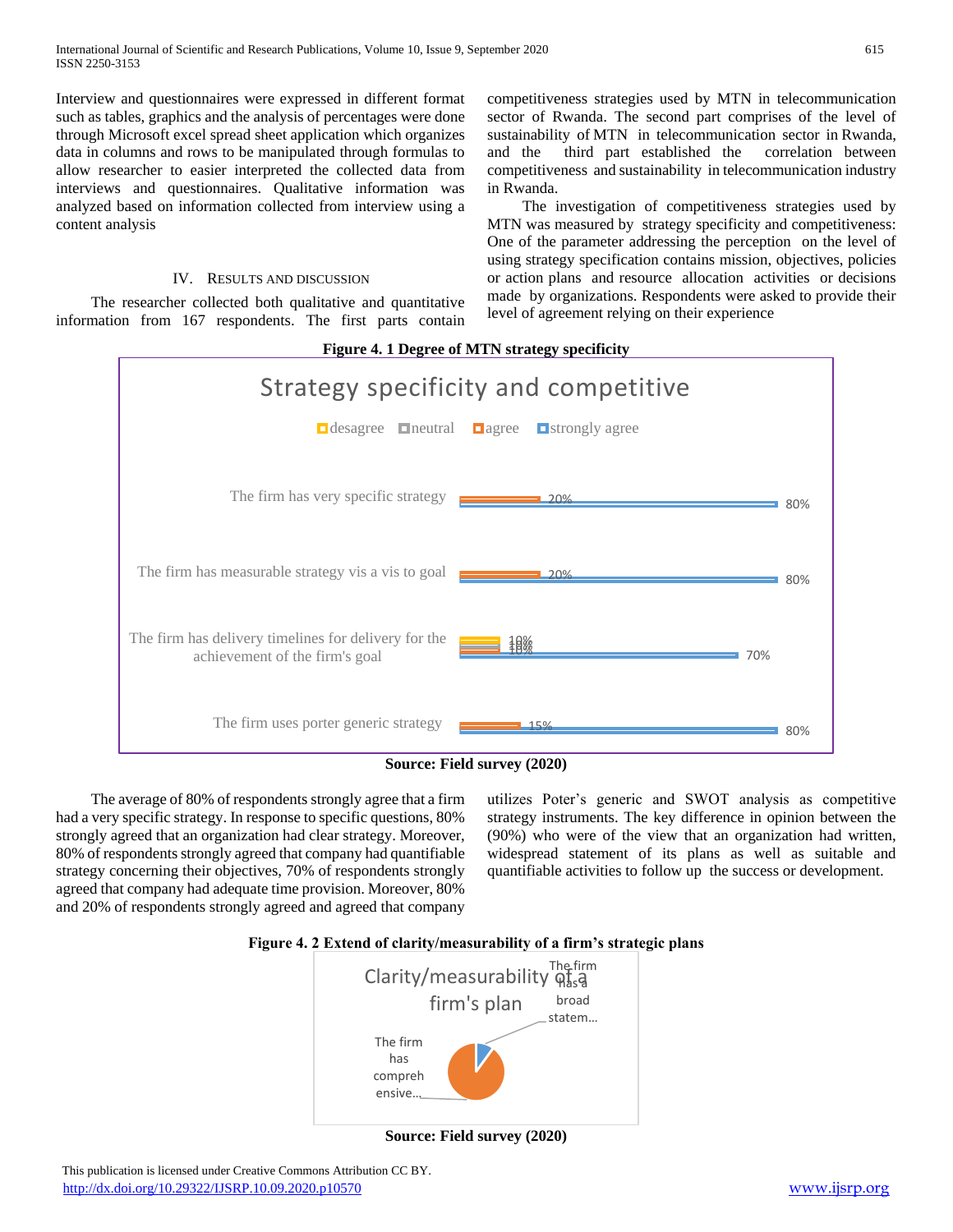The study demonstrate that the organisation possess clear statement of its plans which strongly and quantifiably activities to follow up the success of the organization and continue to progress, further it clarify that the firm is flexible to change based on fundamental circumstance to ensure it remain competitive and sustainable on the market. The measurement was to understand how a firm's strategy plans are communicated to members.

Calantone & Schatzel (2000) on communicating one's strategic was to "inform or influence the target audience in several ways. Porter (1980) describes the means of communicating with customers as any action by a firm that provides a direction or indirect indication of its intentions, motives, goals, or internal situation."



**Source: Field Survey (2020)**

 Majority of respondents ascertain that (70%) indicated that verbal communication was the most widely used method. It is however evident that some effort is put in disseminating the firm's strategy plans to all members of the organization through either a documented or verbal approach. In this instance, majority indicated based on their experience in MTN that the verbal approach was widely used.

 The second research objectives assessed the level of sustainability of MTN Rwanda. In telecommunication sector in

Rwanda. The sustainability was assessed using to what extent does the strategy in place helped to be more competitive and sustainable on Rwanda telecommunication market. Based on the study findings, 50 of the firm confirmed between 61-80% while 30 indicated that the strategy in place helped the firm to be competitive and sustainable over 81%. It is pertinent that most of respondents (80%) opined that the strategy in place helped the firm to be competitive and sustainable between 61% and above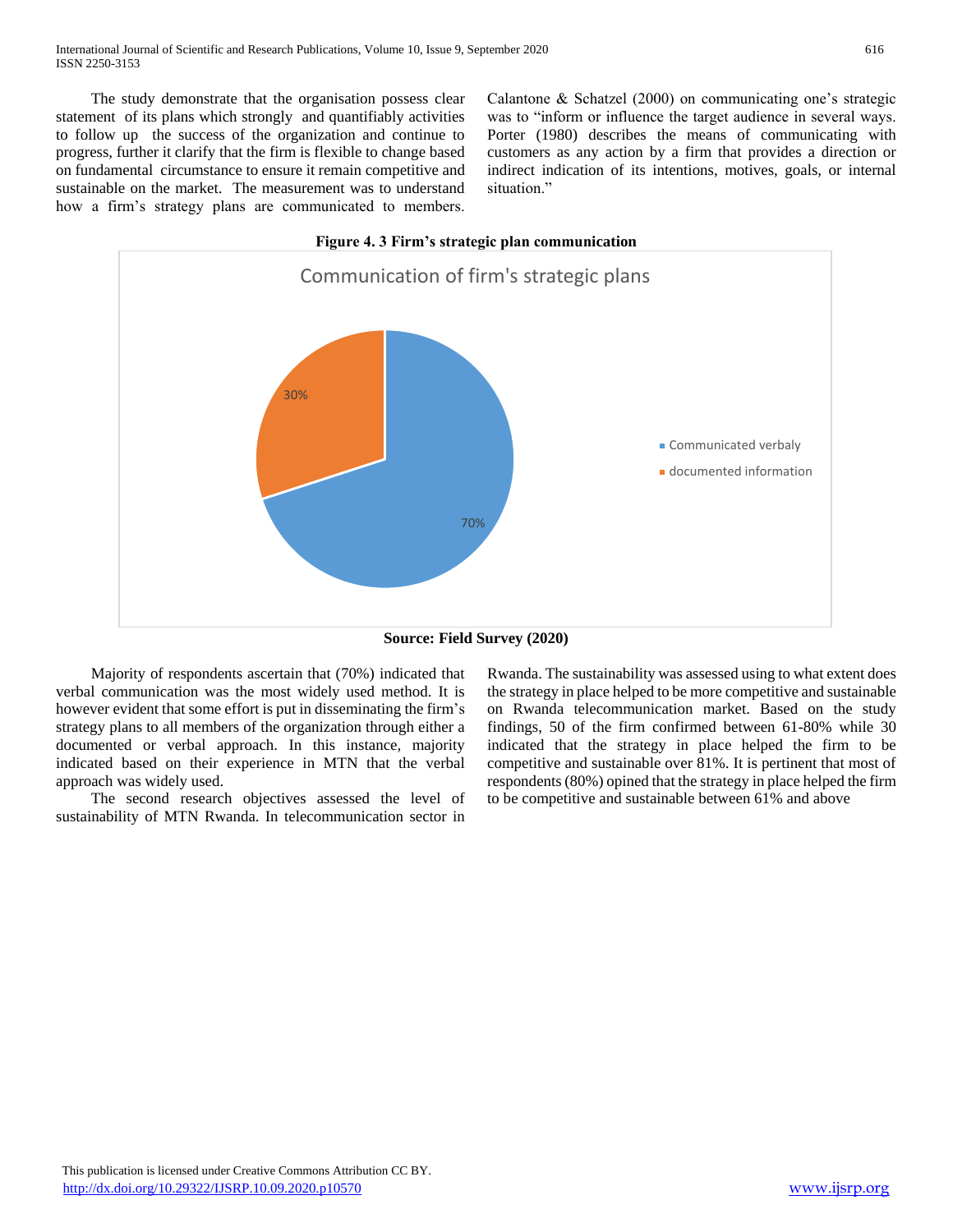



 However, On question to ensure that distribution channel strategy is among strategy that is helping the firm to be competitive and sustainable on telecommunication market in Rwanda 60 % (101) of respondents strongly agreed that the distribution channel strategy is being used to deliver MTN products to the end user, while 20% (33) agreed and 20% neutral (33), despite the 20% (33) neutral, this was evidenced by vehicles and motorcycles that MTN Rwanda distributed currently to super and sub-dealers as means of delivering their products to end user.

| Table 4. 1 Telecommunication company subscribers |  |  |  |
|--------------------------------------------------|--|--|--|
|--------------------------------------------------|--|--|--|

| <b>Operator</b> | Mobile<br>subscribers' | active Percentage |
|-----------------|------------------------|-------------------|
| <b>MTN</b>      | 4.874.797              | 54%               |
| AIRTEL -TOGO    | 4, 165, 530            | 46%               |

# **Total 9,040,327 100% Source: Source RURA report (2019)**

 Looking at the table 1, there is a clear indication that MTN Rwanda has performed considerably well compare to its peers in telecoms industry, particularly in market share. The company has shown growth in market share even in the mist of strong completion in the past 2-3 years. None of its competitors may also boast of the consistent degree of overall performance and success that MTN has achieved in Rwanda, therefore this indicator shows that the firm is profitable and financially stable in telecoms markets. The respondents indicated that MTN Rwanda is not yet listed on stoke exchange in Rwanda rather their shareholders (Cristal Venture). All respondents did not respond on this question because they felt it was not applicable to this market.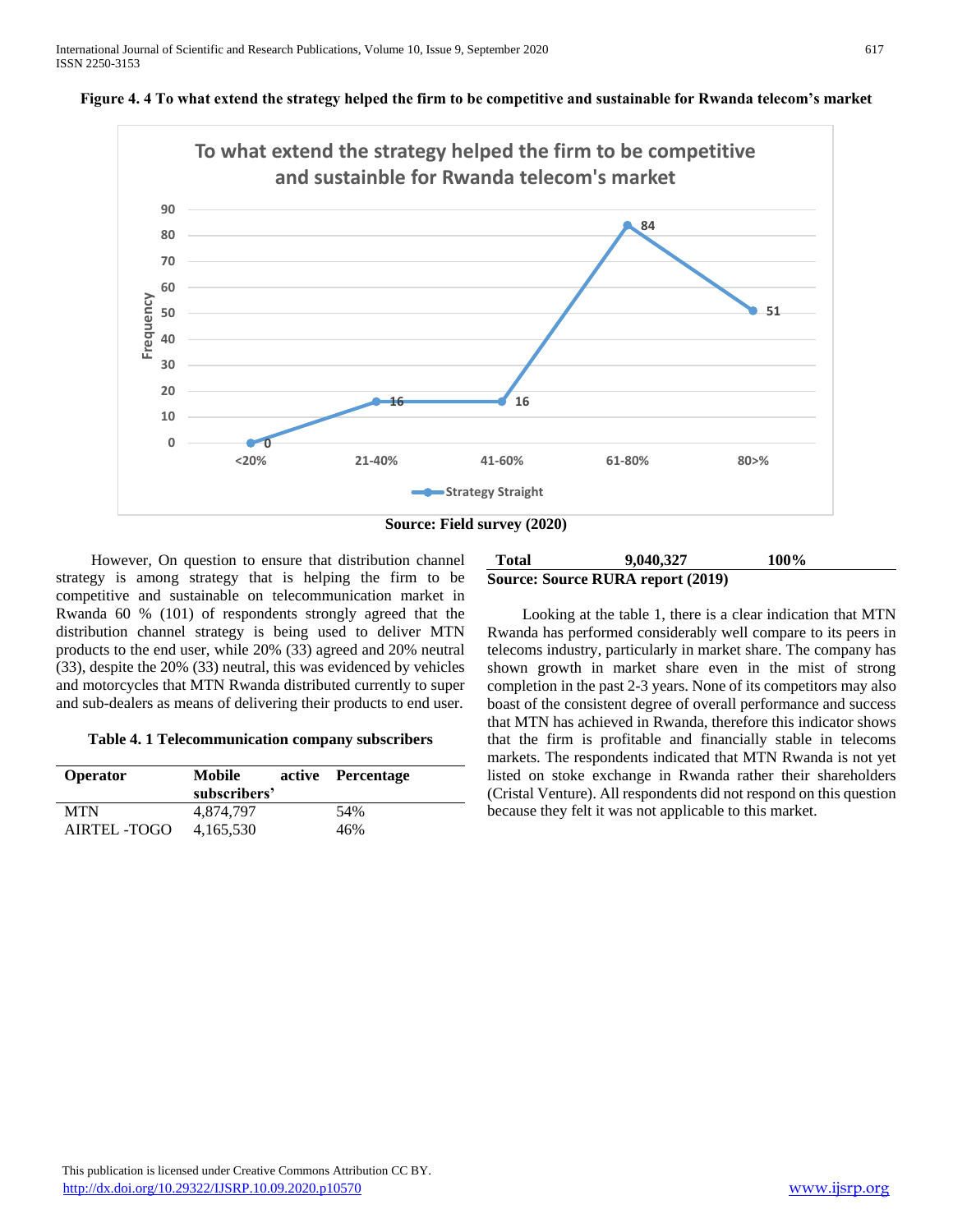

**Figure 4. 5 Level of effectiveness of strategic planning and other indicator of performance**



 A smaller percentage of respondents selected 'low' for all the other variables except level of satisfaction among top manager where none of the respondent selected 'low' overall feedback on the effectiveness of strategy formulation and level of satisfaction among staff and management was favourable and this ascertain high level of organization performance which later translate in sustainability. The basic elements are to ascertain if market share had decreased, been stable or enhanced and to provide a clue of the degree to which any of these have occurred. There seem to be

challenges with component of data. Even though some MTN operating area (OPA) individual experienced some decline in market share, overall MTN as a firm has seen consistent growth in market share refer to subscribers. The level of growth compares to years before new entrance enter the market has however declined considerable and rightly so due to a new increase of new operators (compactors) in the marketplace (Tigo and Airtel).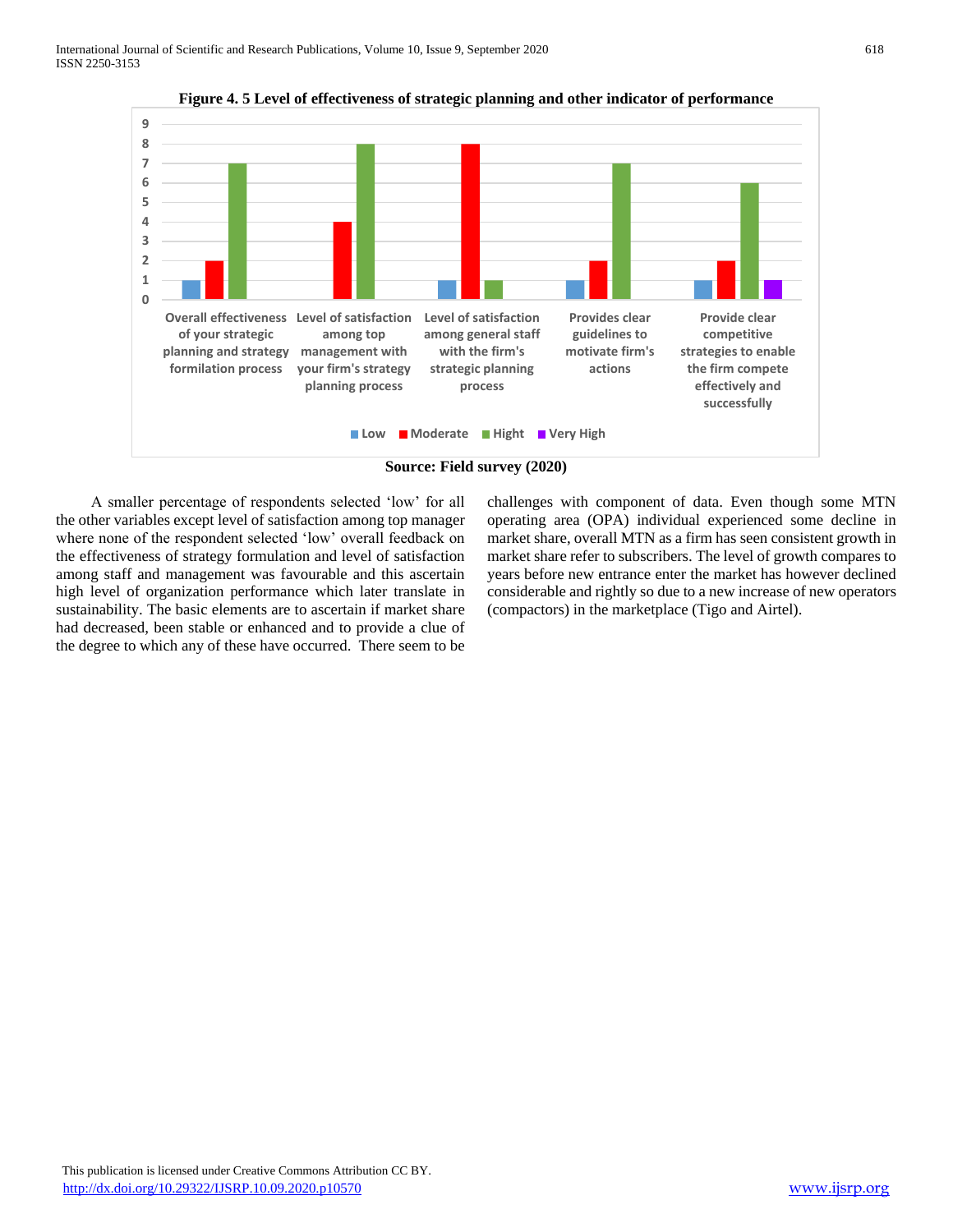

# **Figure 4. 6 Industry stability ratings**

#### **Source: Field survey (2020)**

 Graph 4.6 shows the various responses elicited from respondents base on the different variables and associated ratings. Therefore, based on chart 4.12 we can interpret that MTN Rwanda is stable as result of rating received from respondents where most of criteria from respondents the rate vary from 3 to 5, and 1 is lowest performance and 5 highest performance.

 The researcher established the correlation between competitiveness and sustainability in telecommunication industry. In fact, the researcher wanted to correlate competitiveness (Cost leadership, differentiation and focus, brand strategy, product line and channel of distribution) and sustainability (market share, company turnover and profit, quality of product and customer satisfaction) with the intention to assess a significant or insignificant relationship between indicators of dependent and independent variables.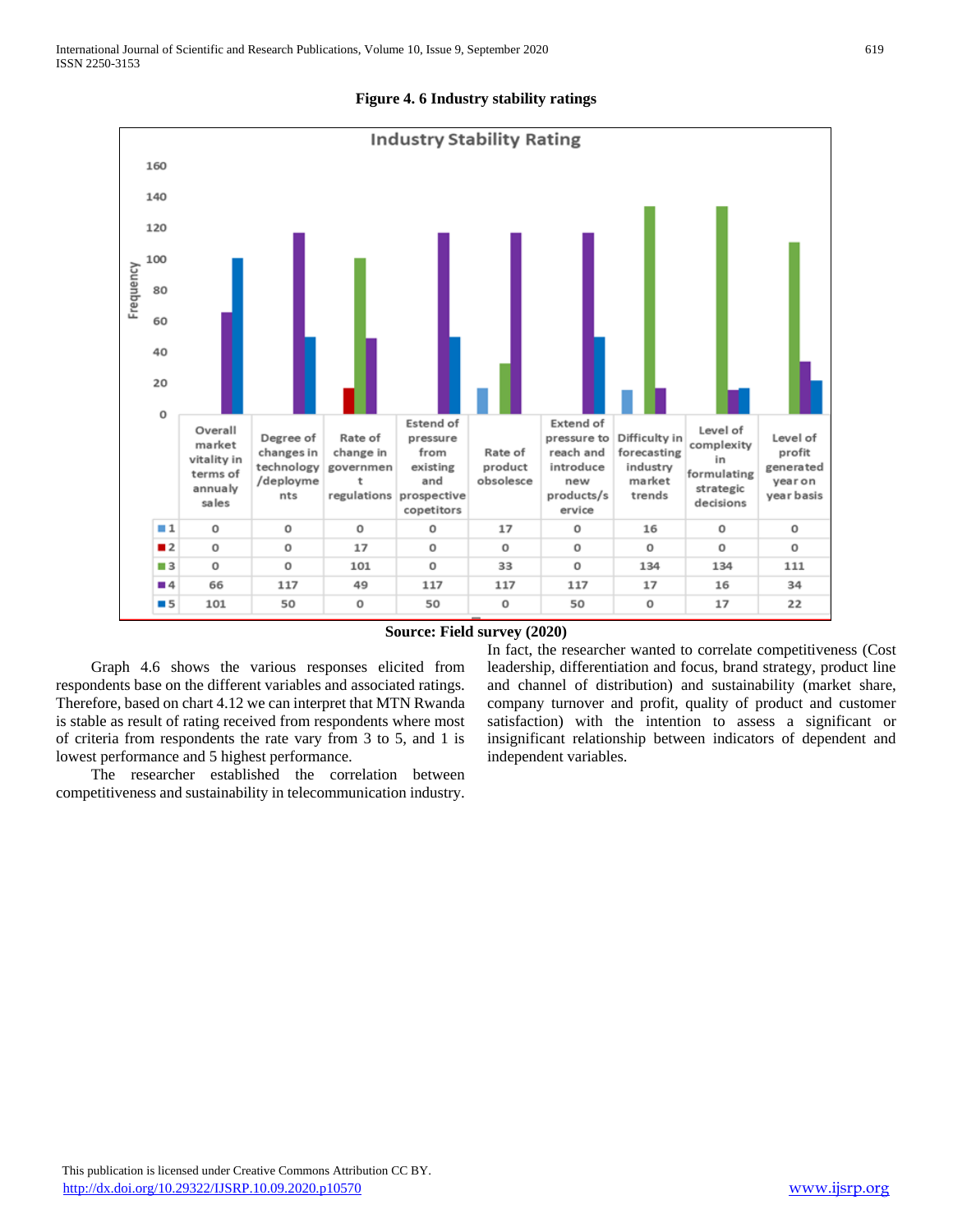|                            |                            |                                 | <b>Quality</b><br>of<br><b>Product</b><br>and                |
|----------------------------|----------------------------|---------------------------------|--------------------------------------------------------------|
|                            |                            |                                 | <b>Satisfaction</b>                                          |
|                            |                            |                                 | $.174**$                                                     |
| $Sign.(2-tailed)$          | .006                       | .043                            | .014                                                         |
| N                          | 167                        | 167                             | 167                                                          |
| Pearson Correlation        | $.274**$                   | $.187**$                        | 324**                                                        |
| $Sig.(2-tailed)$           | 0.039                      | 0.035                           | 0.032                                                        |
| N                          | 167                        | 167                             | 167                                                          |
| Pearson Correlation        | $.854**$                   | $.873**$                        | $.750**$                                                     |
| $Sig.(2-tailed)$           | 0.018                      | 0.035                           | 0.036                                                        |
| N                          | 167                        | 167                             | 167                                                          |
| <b>Pearson Correlation</b> | .878**                     | 863**                           | $.864**$                                                     |
| Sig.(2-tailed)             | 0.034                      | 0.017                           | 0.038                                                        |
| N                          | 167                        | 167                             | 167                                                          |
|                            | <b>Pearson Correlation</b> | <b>Market Share</b><br>$.231**$ | <b>Companies Turnover Customer</b><br>and Profit<br>$.159**$ |

# **Table 4.2 Correlation Analysis between Competitiveness and Sustainability in Telecommunication Companies**

#### **\*Correlation is significant at the 0.005 level Source: Primary Data (2020)**

 As reflected in Table 4.5, a positive correlation was found between cost leadership and market share ( r=231\*\*, p=0.006), cost leadership and company turnover and profit (r=.159\*\*, p=0.043, cost leadership and quality of service and customer satisfaction  $(r=.174**=0.014)$ . Results demonstrated that a positive correlation between differentiation and market share (r=.274\*\*, p=0.039), differentiation and company turnover and profit ( $r = 187$ ,  $p = 0.035$ ) differential and focus and quality of services and customer satisfaction  $(r=.324, p=.0032)$ . It was evidenced, a positive correlation between brand strategy and market share  $(r=.854**, p=.0018)$ , brand strategy and company turnover and profit $(r=.873**, p=.0.035)$ , brand strategy and quality of services and customer satisfaction( $r = .750**$ ,  $p = .0.036$ ). Findings, indicated a positive correlation between product line and channel of distribution and market share  $(r=.878**, p=.0.034)$ , product line and channel of distribution and company turnover and profit  $(r=.863**, p=.0017)$ , product line and channel of distribution and quality of services and customer satisfaction( $r=.864**$ , $p=0.038$ ). All the above, relationship are positively correlated given that the p value was < 0.005 proposing than an enhanced in competitive strategies lead to the company sustainability in telecommunication sector.

# V. CONCLUSION

 Findings from the first objective lead the researcher to conclude that telecommunication companies are more competitive in the country. This competitiveness emanates from the use of cost leadership, differentiation, and focus, brand strategy, product line and channel of distribution/value chain. Consequently, this stimulates MTN Rwanda to used different adequate tactics to survival and withstand in competition with other telecommunication companies' strategies. Furthermore, taking

 This publication is licensed under Creative Commons Attribution CC BY. <http://dx.doi.org/10.29322/IJSRP.10.09.2020.p10570> [www.ijsrp.org](http://ijsrp.org/)

into consideration competitive strategies employed by MTN Rwanda.

 Conclusion to the second specific objective indicates that a firm that employ competitive strategy remain competitive and adapts to stipulations that positively affect the constant success and profitability. Obviously, this led to the sustainability of MTN. Its sustainability was expressed in the context of its market share achieved, its turnover and profit, quality of product and customer satisfaction.

 In light with the third specific objective, the researcher concludes that all independent variables are positively correlated with dependent variable given that the value was < 0.005 proposing than an enhanced in competitive strategies lead to the company sustainability.

#### ACKNOWLEDGMENTS

 I wish to acknowledge Mr Francis MWANGI, Dr. David NYOMBANE and for their contribution to this work from the beginning up to it's the completion. I also wish to extend my acknowledgement to the Mount Kenya University and MTN Rwanda cell authorities for their support and collaborative in term of data collection

#### **REFERENCES**

- [1] Al-Debei, M. M., &Avison, D., (2011). Business model requirements and challenges in the mobile telecommunication sector. Journal of Organizational Transformation & Social Change, 8 (2), 215-235.
- [2] Alfred Oxenfeldt /'Product Line Pricing," Harvard Business Review, XLIV, July-August 1966, pp. 134-144, for a verbal discussion of product line interdependency
- [3] Belloni. F. 2009. Branding Strategies: Powerful Tool to Position Hotels Effectively In The Market.